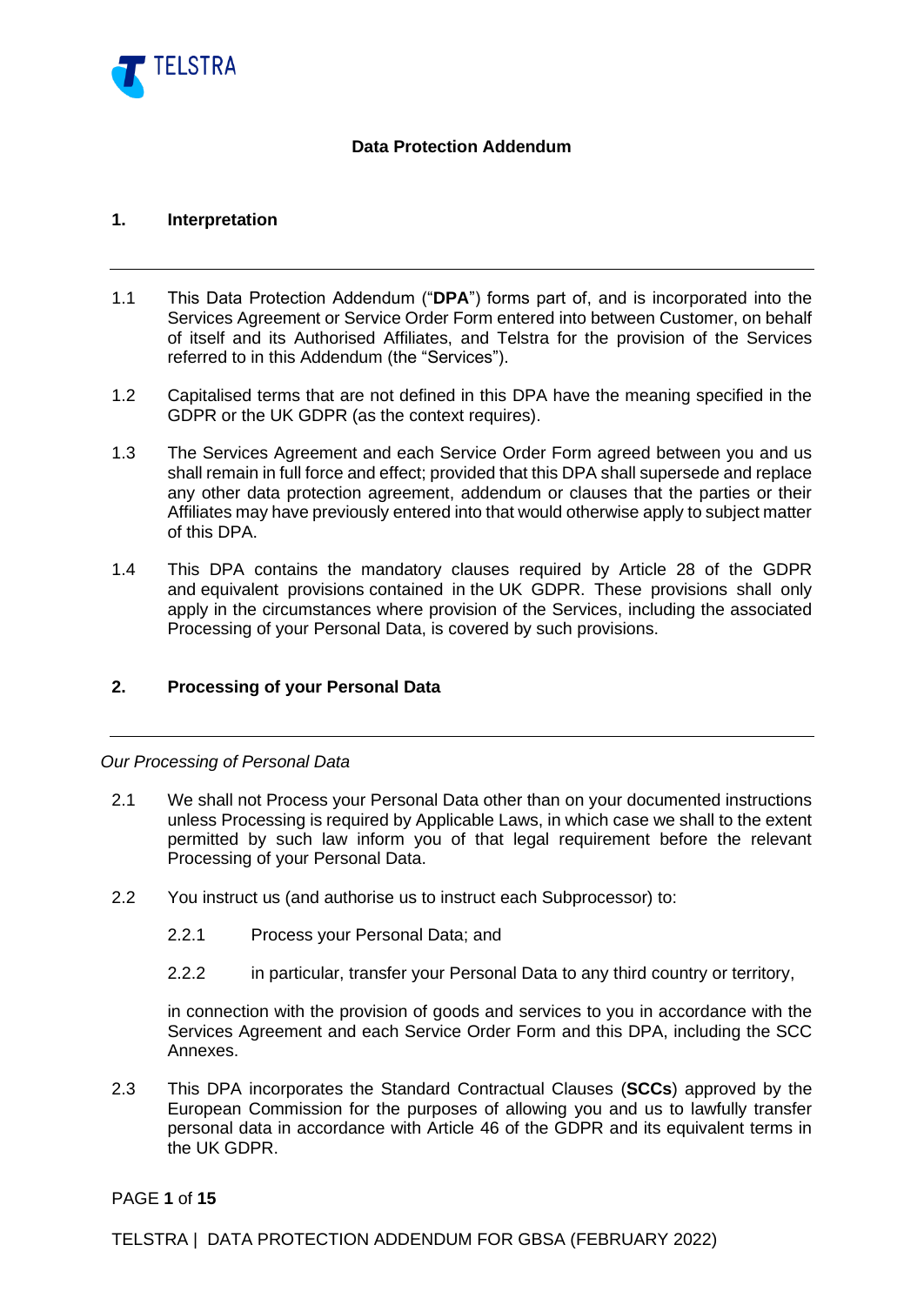

2.4 In relation to Personal Data that we and our Subprocessors (each, a Contracted Processor) may Process in the course of supplying goods or performing Services for you, each Contracted Processor will comply with the SCCs, and will Process your Personal Data as described in the details contained in the SCC Annexes.

#### **3. Our Personnel**

3.1 We shall ensure that all employees of any Contracted Processor who have access to your Personal Data are subject to confidentiality undertakings or professional or statutory obligations of confidentiality.

### **4. Security**

- 4.1 We shall implement and maintain, and shall ensure that each Subprocessor implements and maintains, in relation to the Service the technical and organisational measures set out in the SCC Annexes with respect to all Processing of your Personal Data pursuant hereto by Contracted Processors.
- <span id="page-1-0"></span>4.2 You represent, undertake and warrant that at all times all Personal Data Processed by the Contracted Processors that is provided by you, or on your behalf has been and shall be collected and processed by you in accordance with all Applicable Laws and without limitation to the foregoing you shall take all steps necessary, including without limitation providing appropriate fair collection notices and ensuring that at all times there is a lawful basis for Contracted Processors to process such Personal Data, to ensure that the Processing of such Personal Data by Contracted Processors is compliant with Applicable Laws. You shall indemnify and hold harmless each Contracted Processor against all claims (including any claims by any Supervisory Authority), losses, fines and sanctions of any kind arising from, or in connection with, any breach of section [4.2.](#page-1-0)
- 4.3 You may implement additional technical and organisational measures ("**Customer Security Measures**") from time to time for the purpose of complying with your obligations under the GDPR and the UK GDPR in respect of the Service, provided that:
	- 4.3.1 at all times you will ensure that all Customer Security Measures are compatible with our technical and organisational measures described in the SCC Annexes; and
	- 4.3.2 no Contracted Processor shall be required to change any of the technical or organisational measures set out in the SCC Annexes, or incur any costs of implementing or supporting any Customer Security Measures.

### <span id="page-1-1"></span>5. **Subprocessing**

5.1 You authorise us to engage the Subprocessors specified in the SCC Annexes for the specified purposes described in the SCC Annexes and authorise us, to appoint further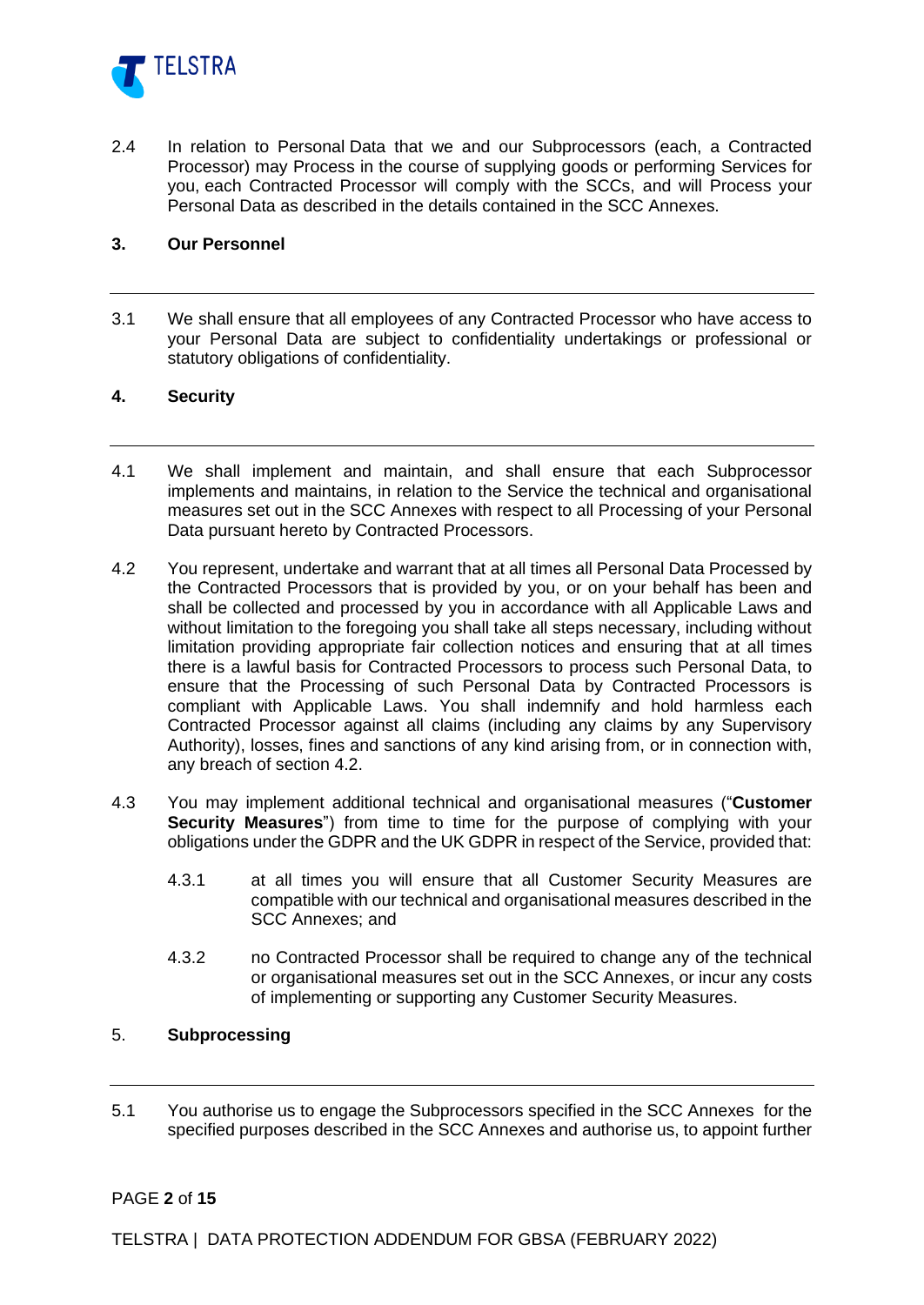

Subprocessors in accordance with this section [5](#page-1-1) and subject to the requirements of the SCCs.

- 5.2 We shall give you at least fourteen (14) days' prior written notice of the appointment of any new Subprocessor or changes to any Subprocessor's Processing arrangements, including necessary details of the Processing to be undertaken by the Subprocessor.
- <span id="page-2-0"></span>5.3 If, within fourteen (14) calendar days of our notice, you notify us in writing of any objections (on reasonable grounds) to the proposed appointment, we shall at our option:
	- 5.3.1 not appoint (or disclose any of your Personal Data to) that proposed Subprocessor until it has taken reasonable steps to address the objections raised by you; or
	- 5.3.2 notify you that you may terminate the Service without incurring any early termination costs, notwithstanding any term of the Services Agreement or any Service Order Form to the contrary.
	- 5.3.3 For the avoidance of doubt, your right to terminate an affected Service under section [5.3.2](#page-2-0) shall not extend to non-impacted services and is otherwise without prejudice to the Parties' rights and obligations in relation to any terminated Service up to, and including the date of termination.
- 5.4 With respect to each Subprocessor, we shall ensure that the Subprocessor's Processing is governed by a written contract including terms which offer at least the same level of protection for your Personal Data as those set out in this DPA.

### <span id="page-2-1"></span>**6. Data Subject Rights**

- 6.1 We shall:
	- 6.1.1 promptly notify you if any Contracted Processor receives a request from a Data Subject under any EU or UK Data Protection Law in respect of your Personal Data; and
	- 6.1.2 ensure that we, or any Subprocessor, do not respond to that request except on your documented instructions or as required by Applicable Laws, in which case we shall to the extent permitted by Applicable Laws inform you of that legal requirement before the Contracted Processor responds to the request.

### <span id="page-2-2"></span>7. **Personal Data Breach**

We shall notify you without undue delay upon us or any Subprocessor becoming aware of a Personal Data Breach affecting your Personal Data, providing you with information (as and when available) to assist you to meet any obligations to report or inform affected Data Subjects of the Personal Data Breach under Applicable Data Protection Laws.

PAGE **3** of **15**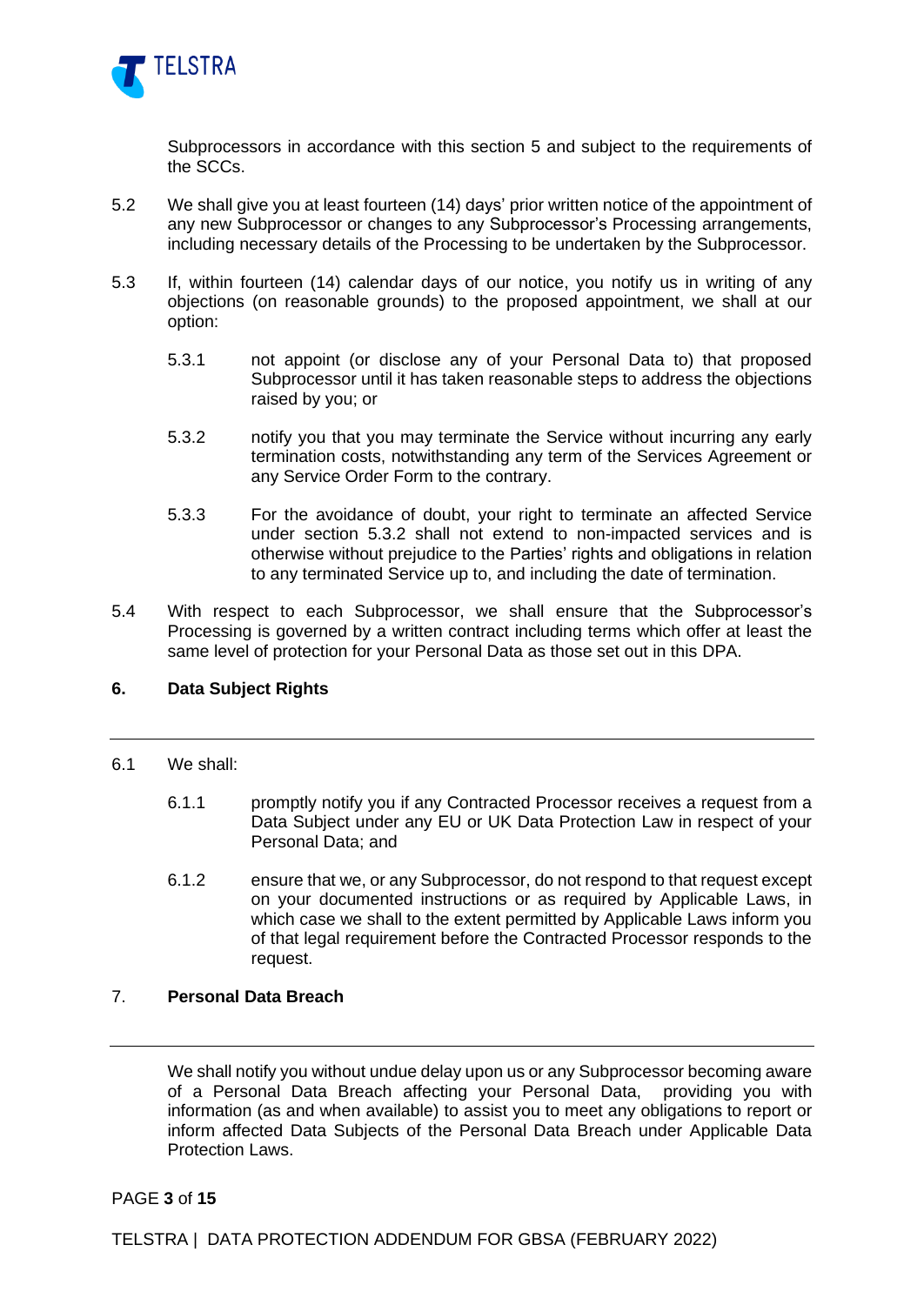

### <span id="page-3-6"></span>**8. Data Protection Impact Assessment and Prior Consultation**

We shall provide reasonable information and assistance to you in relation to any data protection impact assessments you need to complete in order to comply with your obligations under UK or EU Data Protection Laws in relation to our services, to the extent you do not have access to relevant information already and to the extent that such information is available to us.

#### **9. Deletion or return of your Personal Data**

- 9.1 Subject to sections [9.2](#page-3-0) and [9.3](#page-3-1) and to the requirements of any applicable exit plan, you instruct us to, after the date of cessation of any Services involving the Processing of your Personal Data (the "**Cessation Date**"), delete and procure the deletion of all copies of your Personal Data.
- <span id="page-3-0"></span>9.2 You acknowledge and agree that you will be responsible for making a copy of or exporting, before the Cessation Date (or any later date as specifically set out in the applicable Service Schedule or Service Order Form), any of your Personal Data which you wish to retain.
- <span id="page-3-1"></span>9.3 Each Contracted Processor may retain your Personal Data to the extent required by local laws applicable to such Contracted Processor and only to the extent and for such period as required by such laws and always provided that the Contracted Processor shall ensure the confidentiality of such Personal Data and shall ensure that your Personal Data is only Processed as necessary for the purpose(s) specified by such laws and for no other purpose.

### <span id="page-3-5"></span>**10. Audit rights**

- <span id="page-3-4"></span>10.1 Subject to sections [10.2](#page-3-2) to [10.3,](#page-3-3) we shall make available to you on request all information reasonably necessary to demonstrate compliance with this DPA, and shall allow for and contribute to audits, of the processing activities covered by this DPA, in accordance with the relevant modules of the SCCs.
- <span id="page-3-2"></span>10.2 You shall give us reasonable notice of any audit or inspection to be conducted under section [10.1.](#page-3-4) We may object in writing to an auditor appointed by you to conduct any audit under section [10.1](#page-3-4) if the auditor is, in our reasonable opinion, not suitably qualified or independent, a competitor of ours, or otherwise manifestly unsuitable. Any such objection by us will require you to appoint another auditor.
- <span id="page-3-3"></span>10.3 If we request you to do so, you must procure that any auditor appointed by you other than you or your employee(s) signs suitable confidentiality undertakings in respect of our Confidential Information to our reasonable satisfaction prior to undertaking any audit in accordance with this section [10.](#page-3-5)
- 10.4 You shall make (and ensure that each appointed auditor makes) all necessary efforts to avoid causing any damage, injury or disruption to any Contracted Processor's

### PAGE **4** of **15**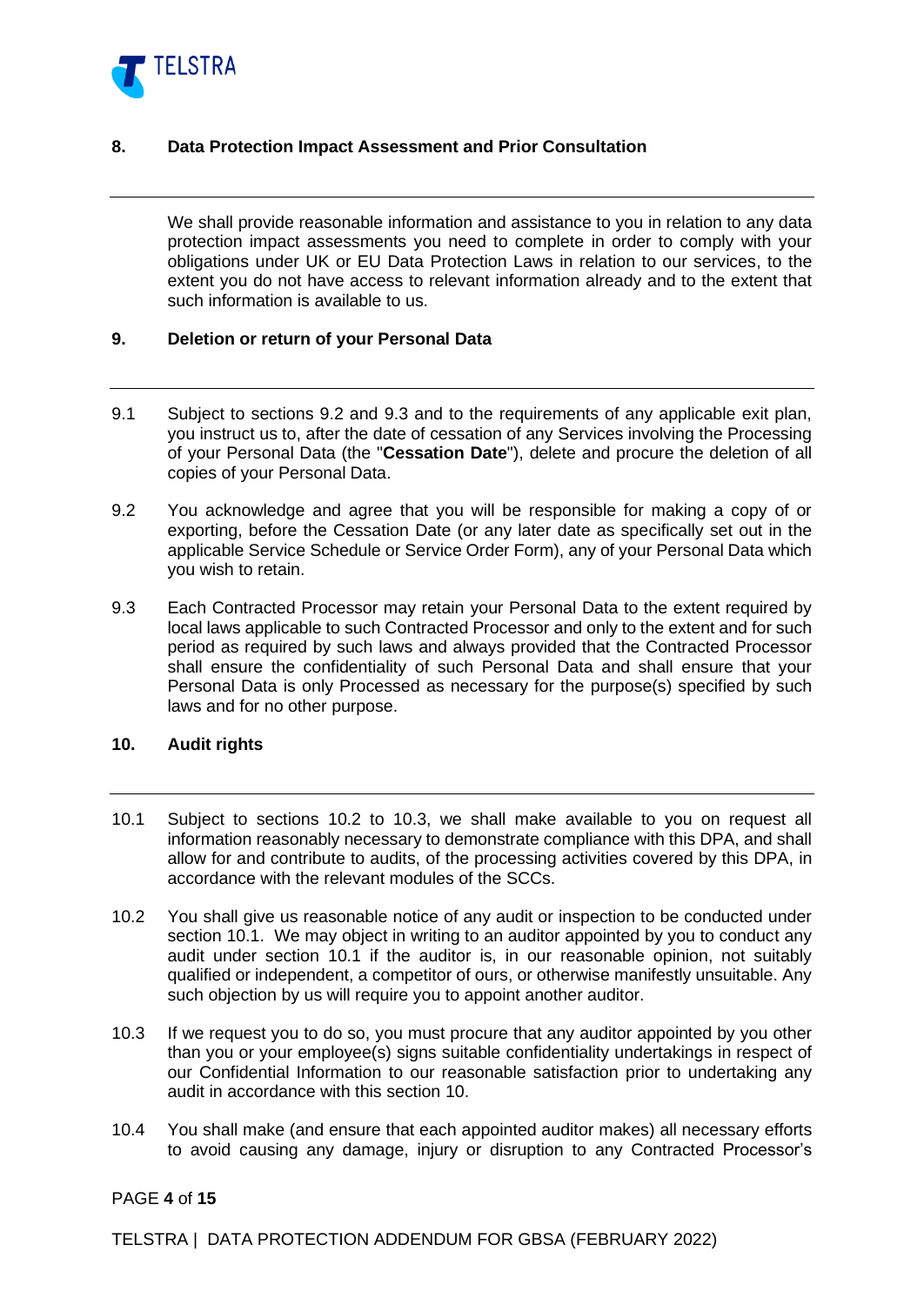

premises, equipment, personnel and business in the course of such an audit or inspection. We need not give access to our premises for the purposes of such an audit or inspection:

- 10.4.1 to any individual unless he or she produces reasonable evidence of identity and authority;
- 10.4.2 outside normal business hours at those premises, unless the audit or inspection is required to be carried out on an emergency basis by a Supervisory Authority; or
- 10.4.3 for the purposes of more than one audit or inspection, in any calendar year, except for any additional audits or inspections which you are required or requested to be carried out pursuant to Applicable Data Protection Laws, by order or direction of a Supervisory Authority or any similar regulatory authority responsible for the enforcement of Applicable Laws in any country or territory.

#### **11. General Terms**

#### *Order of precedence*

- 11.1 Notwithstanding any other order of precedence clause in the Services Agreement Terms, any Service Schedule or Service Order Form, in relation to Processing of Personal Data, in the event of any conflict or inconsistency the following descending order of precedence shall apply:
	- 11.1.1 The SCCs (including the SCC Annexes);
	- 11.1.2 the terms of this DPA;
	- 11.1.3 the terms of the Service Order Form;
	- 11.1.4 the terms of each Service Schedule; and
	- 11.1.5 to the extent applicable, the terms of any Services Agreement.

*Governing Law & Supervisory Authority*

- 11.2 Notwithstanding any other governing law clause in the Services Agreement, any Service Schedule or Service Order Form, in respect of any Personal Data exported from the EU and for the purposes of clauses 17 and 18 of the SCCs, the Processing of such Personal Data and any applicable data transfers are governed by the laws of Ireland, and the parties submit to the non-exclusive jurisdiction of the Irish courts and courts entitled to hear appeals from them.
- 11.3 Notwithstanding any other governing law clause in the Services Agreement, any Service Schedule or Service Order Form, in respect of any Personal Data exported from the United Kingdom, the Processing of such Personal Data and any applicable data transfers are governed by the Courts of England and Wales and the parties submit

PAGE **5** of **15**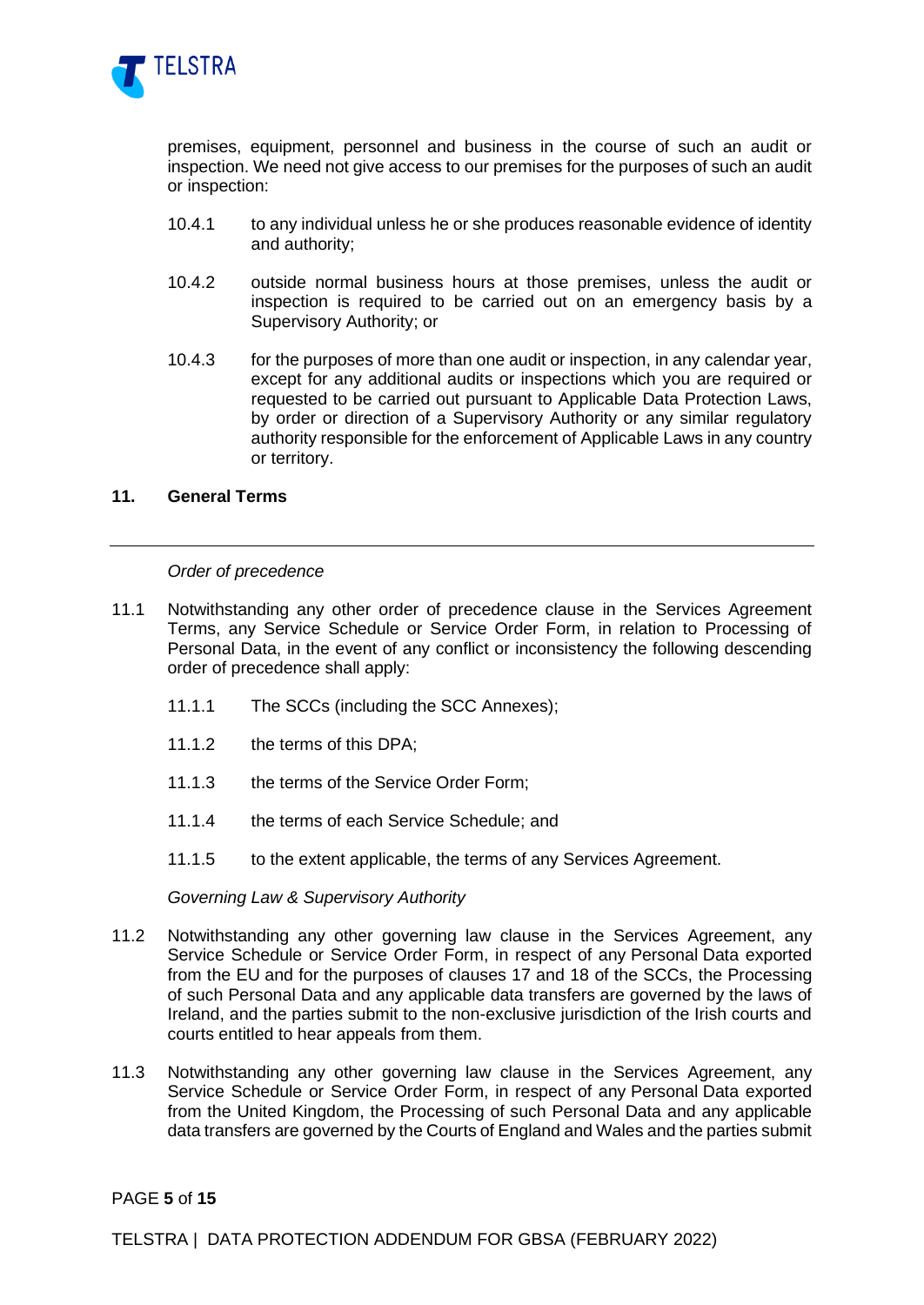

to the non-exclusive jurisdiction of the English courts and courts entitled to hear appeals from them.

11.4 For the avoidance of doubt, in respect of any Personal Data exported from the EU, the parties acknowledge (and this DPA does not limit or seek to modify) the right of any Data Subject whose Personal Data is subject of this DPA to bring legal proceedings against either party in the Data Subject's country of habitual residence, if they are resident in a Member State.

#### *Changes in Applicable Laws*

11.5 If any variation is required to this DPA as a result of a change in Applicable Data Protection Laws, including any replacement of or variation to the Standard Contractual Clauses, then either party may provide written notice to the other party of that change in law. The parties shall discuss the change in Applicable Data Protection Laws and negotiate in good faith with a view to agreeing any necessary variations to this DPA, including the Standard Contractual Clauses, to address such changes.

#### *Severance*

11.6 Should any provision of this DPA be invalid or unenforceable, then the remainder of this DPA shall remain valid and in force. The invalid or unenforceable provision shall be either (i) amended as necessary to ensure its validity and enforceability, while preserving the parties' intentions as closely as possible or, if this is not possible, (ii) construed in a manner as if the invalid or unenforceable part had never been contained therein.

*Costs*

11.7 You shall reimburse us for all costs (including internal and third party costs) which are reasonably and properly incurred by us in the performance of our obligations under sections [6](#page-2-1) (Data Subject Rights); [7](#page-2-2) (Personal Data Breach); [8](#page-3-6) (Data Protection Impact Assessment and Prior Consultation) and [10](#page-3-5) (Audit rights) of this DPA*.* We shall charge for internal resources at our current professional day rates as set by us from time to time.

*Notices*

11.8 Any notice required to be given under this DPA must be sent by email to, in the case of notices to Customer, the contact person specified in the Services Agreement (if applicable), or the relevant Service Order Form and, in the case of notices to Telstra to [privacy@online.telstra.com.au](mailto:privacy@online.telstra.com.au).

### **12. Definitions**

- 12.1 In this DPA, the following terms shall have the meanings set out below and cognate terms shall be construed accordingly:
	- 12.1.1 "**Affiliate**" means any entity that directly or indirectly controls, is controlled by, or is under common control with the subject entity. "Control," for

### PAGE **6** of **15**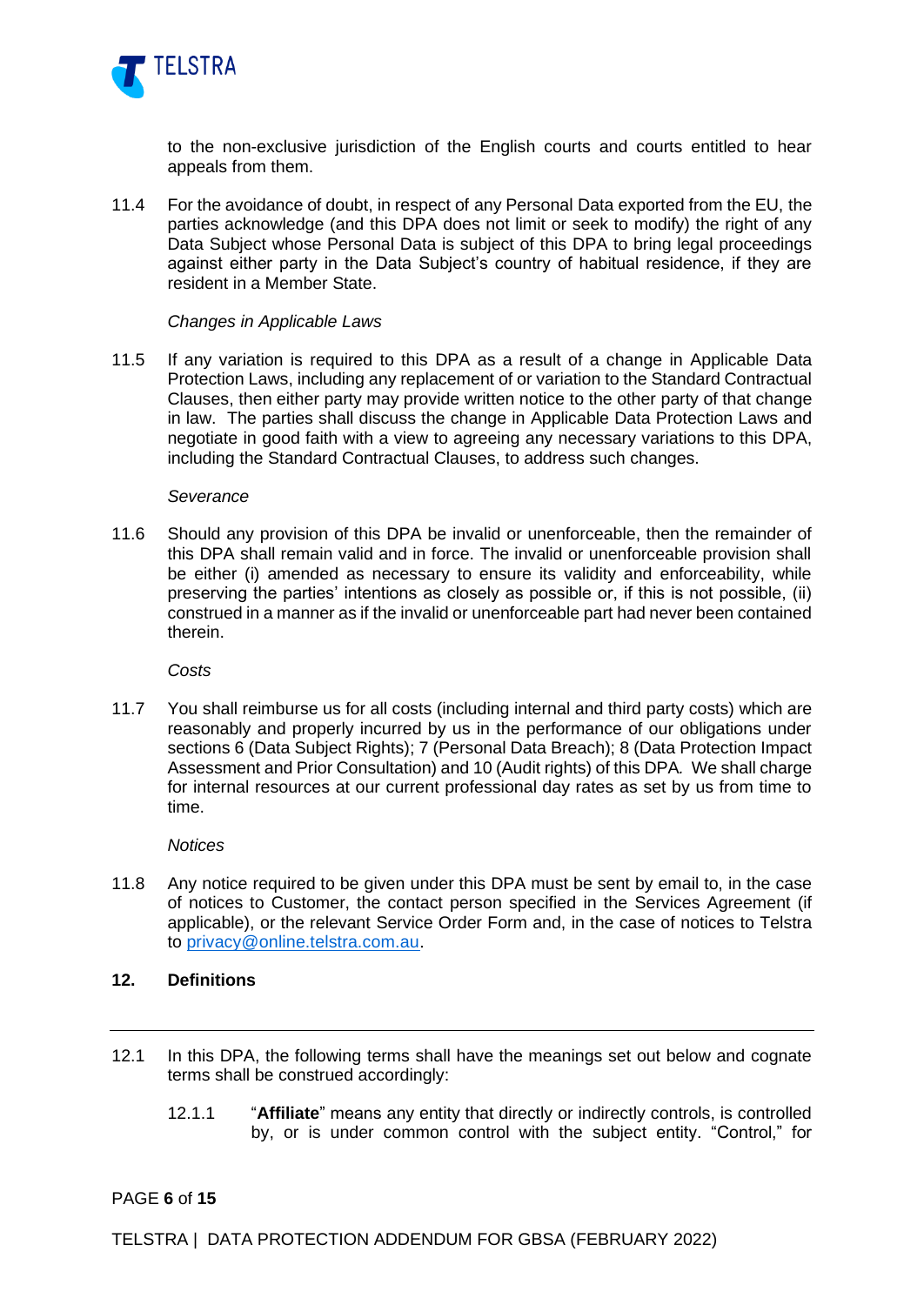

purposes of this definition, means direct or indirect ownership or control of more than 50% of the voting interests of the subject entity;

- 12.1.2 "**Applicable Data Protection Laws**" EU Data Protection Laws, UK Data Protection Laws directly applicable to any personal data processed pursuant to this Addendum;
- 12.1.3 "**Applicable Laws**" means in the case of Personal Data that is subject to the UK GDPDR, any UK law, and in the case of Personal Data that is subject to the GDPR, any European Union or Member State laws.
- 12.1.4 **Authorised Affiliate**" means each Customer Affiliate(s) which:
	- 12.1.4.1 is a Controller of Personal Data Processed by Telstra pursuant to this DPA, which data is subject to EU or UK Data Protection Laws; and
	- 12.1.4.2 is permitted to use the Services pursuant to the Services Agreement or a Service Order Form between Customer and Telstra, but which has not signed its own Services Agreement or Service Order Form with Telstra and is not a "Customer" as defined in this DPA;
- 12.1.5 "**Contracted Processor**" means us or a Subprocessor;
- 12.1.6 "**Confidential Information**" has the meaning given in the Services Agreement;
- 12.1.7 **"Customer" or "you"** means the customer and its Authorised Affiliates described in the Services Agreement and any Service Order Form for the Services, including, in the case of any obligations hereunder, any Authorised Affiliate;

#### 12.1.8 **"EEA" means the European Economic Area;**

- 12.1.9 "**EU Data Protection Laws**" means the Data Protection Directive (95/46/EC) if applicable, the GDPR and the ePrivacy Directive (2002/58/EC), including implementing or supplementing laws, as transposed into domestic legislation of each Member State and as amended, replaced or superseded from time to time;
- 12.1.10 "**GDPR**" means EU General Data Protection Regulation (2016/679);
- 12.1.11 "**SCC Annexes**" mean the Annexes to the SCCs contained in the Appendix to this DPA.
- 12.1.12 "**Service**" means the Service described in the Service Schedules or any Service Order Form supplied by us or our Affiliates that involves the Processing of Personal Data as described in the SCC Annexes;
- 12.1.13 "**Services Agreement**" means our Global Business Services Agreement or other services agreement that we agree with you in writing for the provision of Services;

PAGE **7** of **15**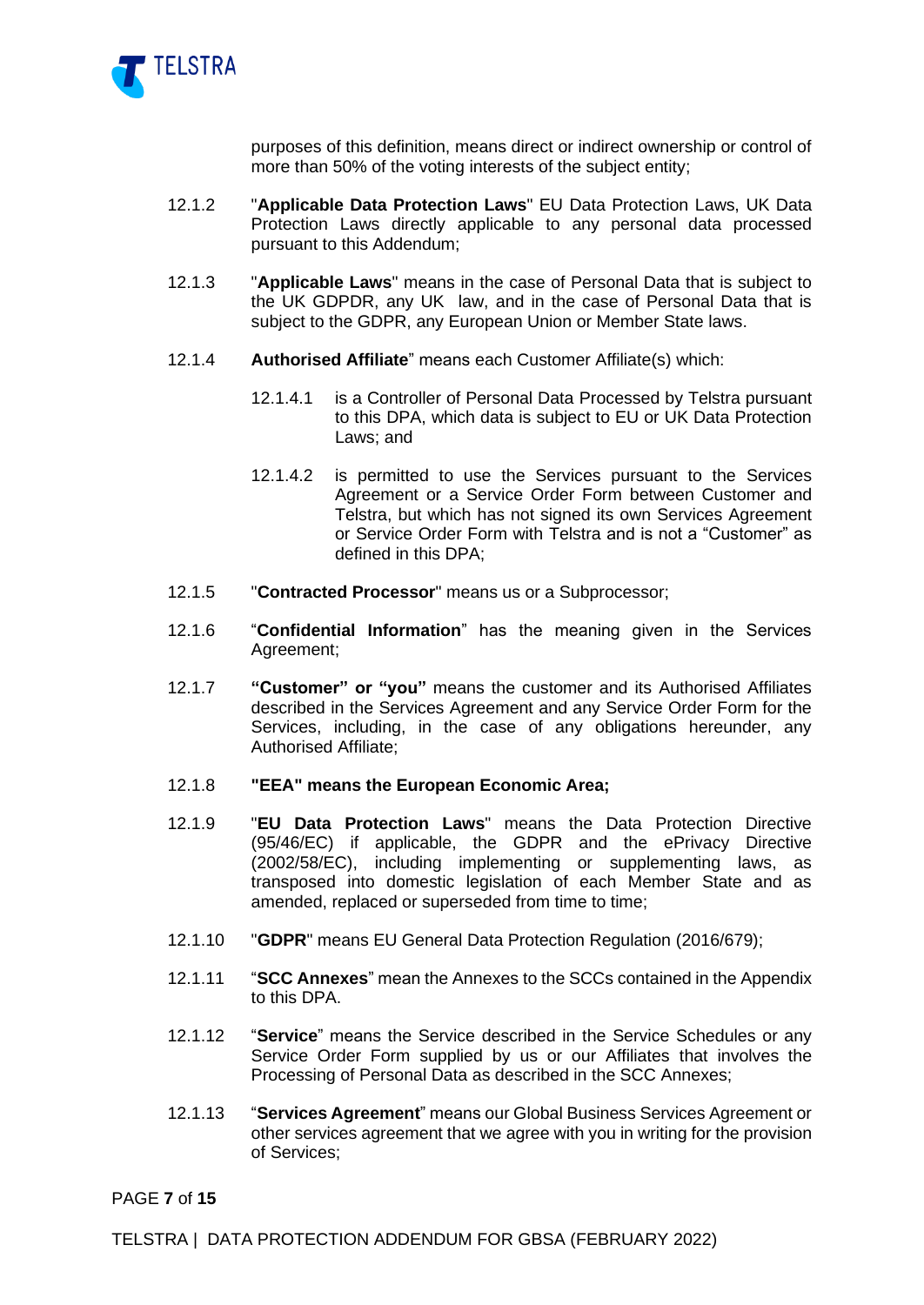

- 12.1.14 "**Service Order Form**" means our standard Service Order Form for Services, or any other order form that we agree with you in writing that incorporates the provisions of this DPA;
- 12.1.15 "**Service Schedules**" mean the Service Schedules to the Services Agreement;
- 12.1.16 "**Standard Contractual Clauses or SCCs" means:**
	- 12.1.16.1 In the case of Personal Data exported from the EEA: the contractual clauses located at [https://eur-lex.europa.eu/legal](https://eur-lex.europa.eu/legal-content/EN/TXT/PDF/?uri=CELEX:32021D0914&from=EN)[content/EN/TXT/PDF/?uri=CELEX:32021D0914&from=EN,](https://eur-lex.europa.eu/legal-content/EN/TXT/PDF/?uri=CELEX:32021D0914&from=EN) which for avoidance of doubt shall include all Module Two clauses included therein, in each case, as may be amended supplemented or replaced by the European Commission from time to time, and incorporating as Annexes the information contained in the Appendix to this DPA.
	- 12.1.16.2 in the case of Personal Data exported from the United Kingdom, the contractual clauses set forth in clause 12.1.16.1 above, as supplemented and amended by the International Data Transfer Addendum to the EU Commission Standard Contractual Clauses (the "IDTA") located at [https://ico.org.uk/media/for](https://ico.org.uk/media/for-organisations/documents/4019539/international-data-transfer-addendum.pdf)[organisations/documents/4019539/international-data-transfer](https://ico.org.uk/media/for-organisations/documents/4019539/international-data-transfer-addendum.pdf)[addendum.pdf.](https://ico.org.uk/media/for-organisations/documents/4019539/international-data-transfer-addendum.pdf) Table 1 to the IDTA shall be deemed to include the information at the beginning of this Agreement. Table 2 to the IDTA shall refer to the contractual clauses set forth in clause 12.1.16.1 above. Table 3 of the IDTA shall refer to the information contained in the applicable Annexes contained in the Appendix to this DPA. For purposes of Table 4 to the IDTA, the parties agree that Importer may end this Addendum as set out in Section 19 of the IDTA; and any amendment or replacement of these terms (as applicable) published from time to time;
- 12.1.17 "**Subprocessor**" means any person (including any third party and any Telstra Affiliate, but excluding us and our personnel) appointed by or on behalf of us to Process Personal Data on behalf of you in connection with this DPA;
- 12.1.18 **"Telstra" or "we"** means the Telstra entity set forth in the Services Agreement or the applicable Service Order Form;
- 12.1.19 "**Telstra Affiliates**" means each Affiliate of Telstra, referred to in the SCC Annexes;
- 12.1.20 "**UK Data Protection Laws**" means the Data Protection Act 2018 (incorporating the UK GDPR) and the Privacy and Electronic Communications (EC Directive) Regulations 2003, and the laws implementing or supplementing them;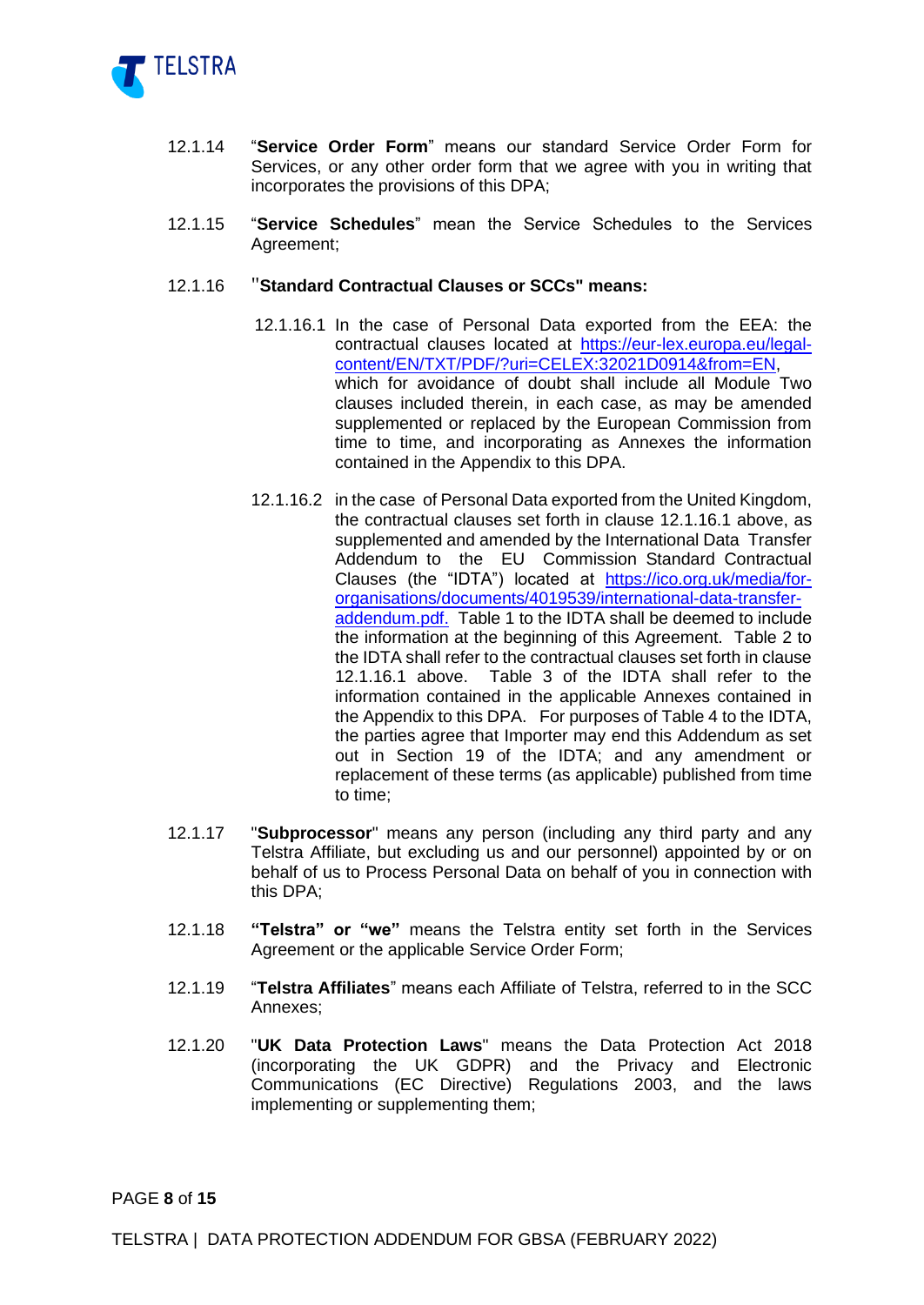

- 12.1.21 "**UK GDPR**" means the UK General Data Protection Regulation as defined in the Data Protection Act 2018 (UK); and
- 12.1.22 "**your Personal Data**" means any Personal Data Processed by a Contracted Processor on behalf of you pursuant to this DPA.
- 12.2 The terms, "**Commission**", "**Controller**", "**Data Subject**", "**Member State**", "**Personal Data**", "**Personal Data Breach**", "**Processor,** "**Processing**" and "**Supervisory Authority**" and other defined terms contained in the GDPR or UK GDPR shall in the context of processing to which EU Data Protection Laws apply, have the same meaning as in the GDPR and in the context of processing to which UK Data Protection Laws apply, shall have the same meaning as in the UK GDPR.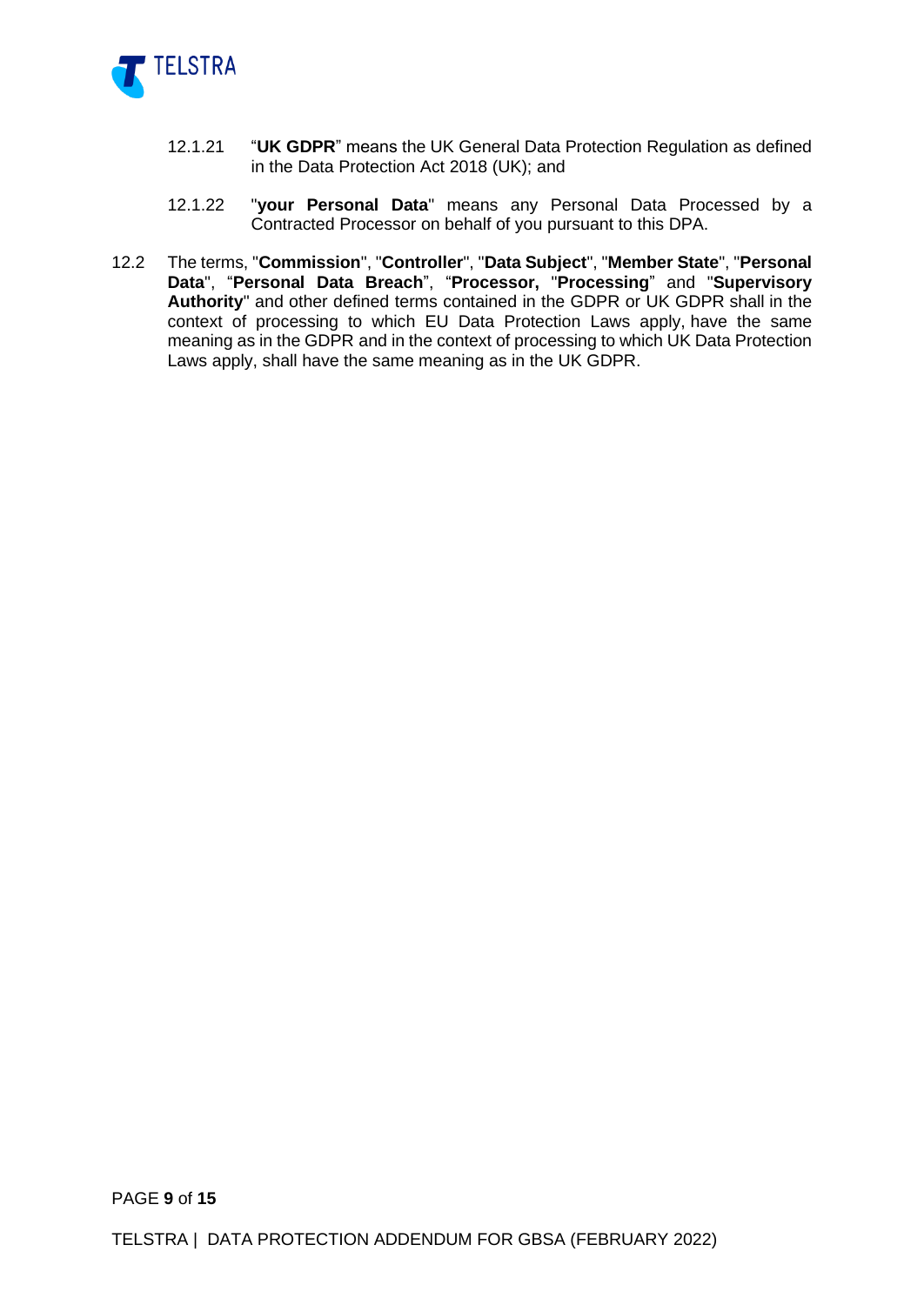

# **APPENDIX**

## **Annexes I, II and III (1, 2 and 3) to the SCCs**

## **ANNEX I**

### **A. LIST OF PARTIES**

**Data Exporter:** Customer. Customer's address and other relevant details are identified in the Service Order Form. Customer is the Controller. Customer is using the Services as further described in the Service Order Form which may involve the data transfers described below.

**Data Importer:** Telstra and its Affiliates. With respect to Telstra, its address and other relevant details are identified in Annex III. Telstra is providing the Services as described in the Service Order Form which may involve Telstra's undertaking the data transfers described below as a Processor. Depending on the Services, Telstra may use Affiliates to assist with Subprocessing. These Affiliates and their addresses are listed in Annex III.

### **B. DESCRIPTION OF TRANSFER**

### *Categories of Data Subjects whose Personal Data is transferred*

(i) Users authorised by you to use the Service ("**Authorised Users**") and any employees, agents, advisors, and other authorised representatives of Authorised Users.

### *Categories of Personal Data transferred*

**Transfer (a): User account and log details:** Generated through the Authorised User's activity on the platform, including first/ last name, email address, role/ job title and network device information, which might include IP addresses.

Telstra does not collect or transfer any special categories of personal data as part of this service.

### *Nature of the processing, frequency of the transfer, and data retention periods*

| <b>Transfer</b> |     |      | <b>Nature</b>         | оf        | <b>Frequency</b>                          | <b>Data retention</b>    |
|-----------------|-----|------|-----------------------|-----------|-------------------------------------------|--------------------------|
|                 |     |      | processing            |           |                                           |                          |
| Transfer        | (a) | User |                       |           | Store and hosting by   Continuous storage | Deleted<br>from<br>the   |
| account         | and | log  | Subprocessor  <br>the |           | and hosting; access active                | databases                |
| details         |     |      |                       |           | listed in Annex III. on an as need basis  | within 90<br>days of     |
|                 |     |      | Access<br>by          | this      | upon request                              | termination<br>οf<br>the |
|                 |     |      | Subprocessor          | and       |                                           | unless<br>agreement      |
|                 |     |      | Telstra               | personnel |                                           | storage required by      |

### PAGE **10** of **15**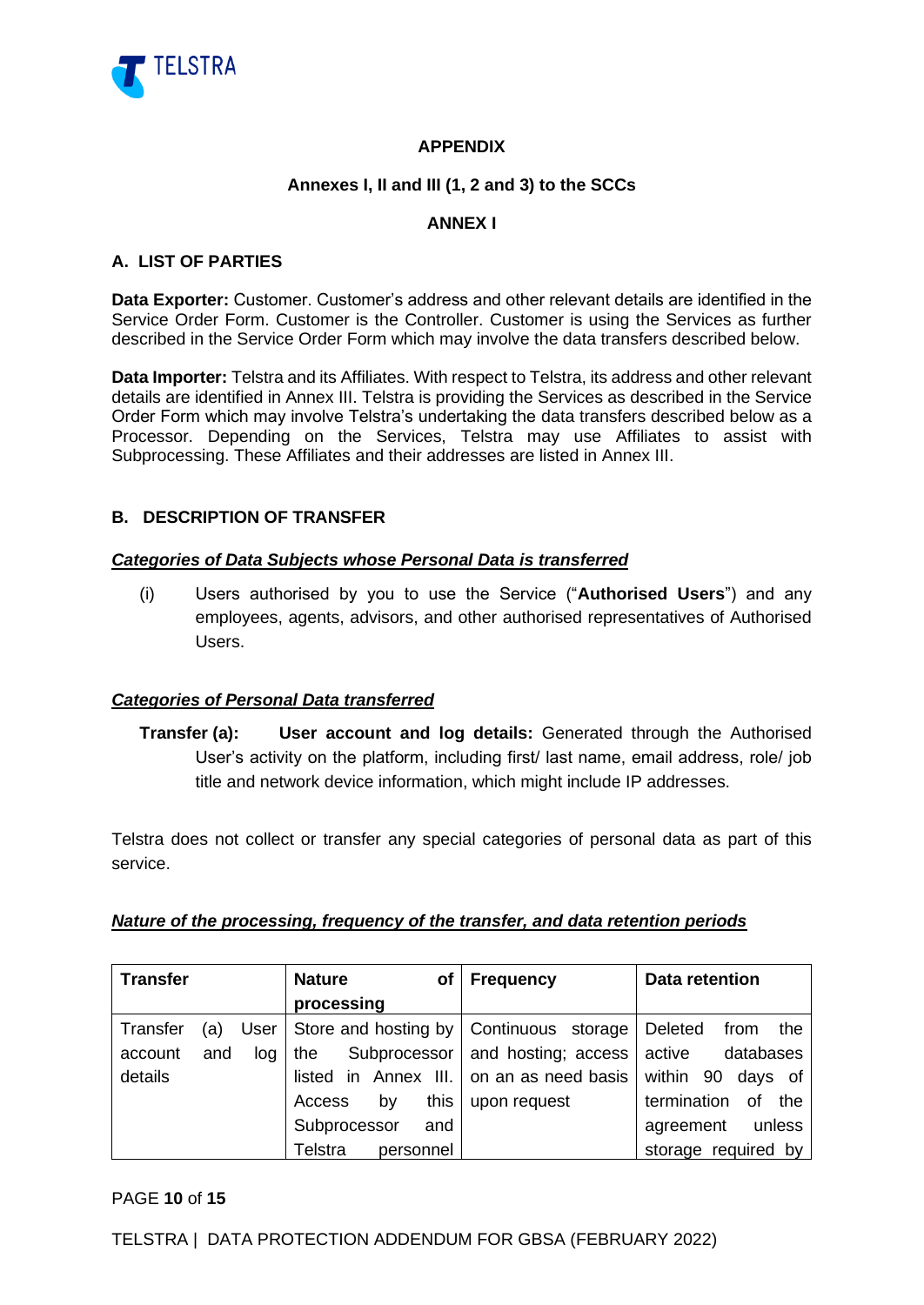

| and/or affiliates for | applicable<br>law.   |
|-----------------------|----------------------|
| account support, and  | Partial data remains |
| customisation         | stored in back-ups   |
|                       | for up to 12 months. |

# **C. COMPETENT SUPERVISORY AUTHORITY**

The competent supervisory authority is the Irish Data Protection Commission where the EU GDPR applies and the United Kingdom Information Commissioner's Office where the UK GDPR applies.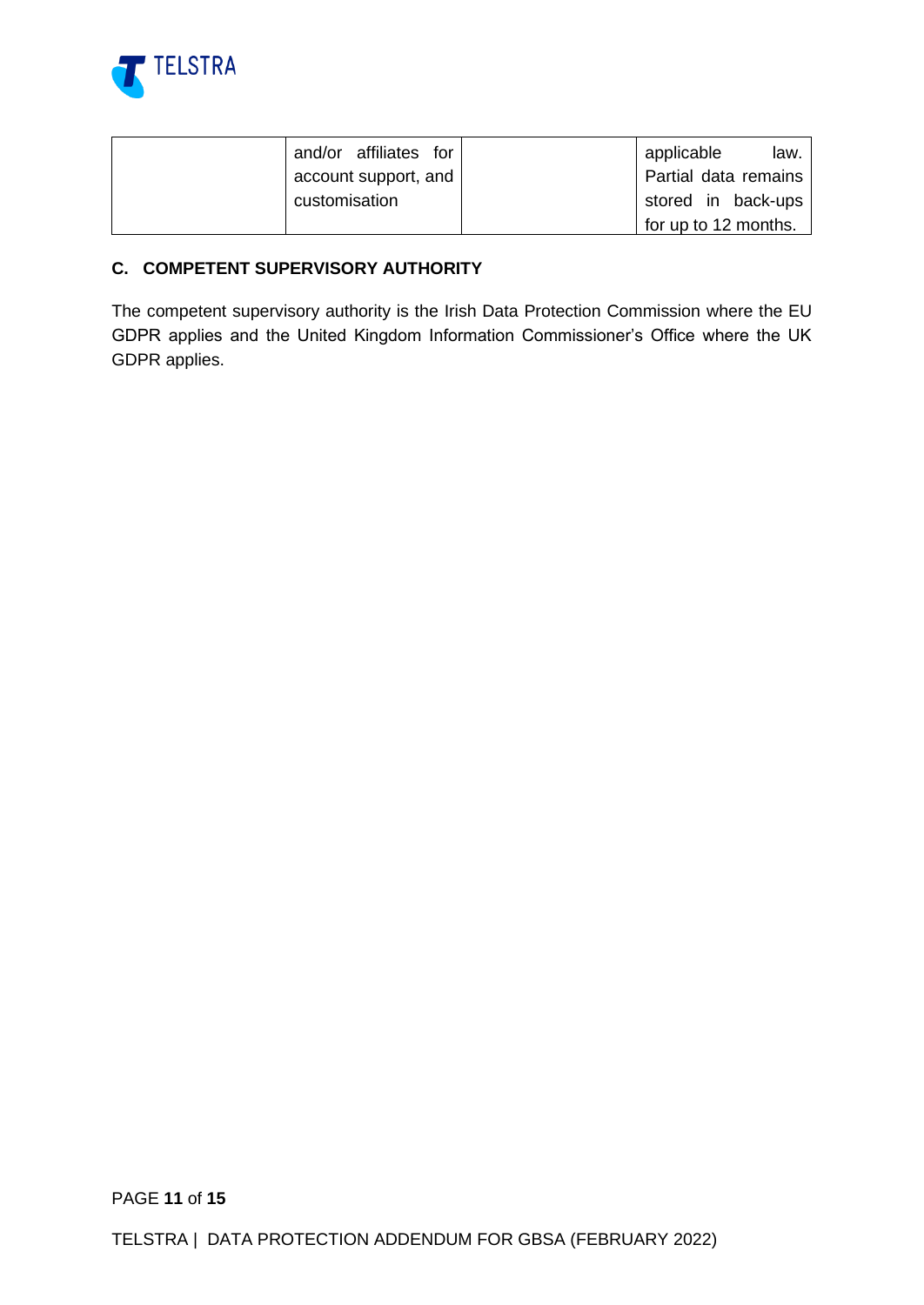

### **ANNEX II**

# **TECHNICAL AND ORGANISATIONAL MEASURES INCLUDING TECHNICAL AND ORGANISATIONAL MEASURES TO ENSURE THE SECURITY OF THE DATA**

Telstra protects all third country transfers of Personal Data, undertaken by Telstra personnel or affiliates as detailed in Annex III, in accordance with our suite of information security standards. These standards define a number of baseline controls, which are implemented at appropriate risk based levels to protect the confidentiality, integrity and availability of both Telstra core and customer specific data. The controls and practices detailed in the standards align to industry practices and standards, such as ISO/IEC 27001:2013, ISO 31000:2009, NIST and PCI DSS. Telstra can provide details of our current certifications upon request from customers.

Telstra conducts periodic reviews of the information security standards, and may therefore amend the below baseline controls from time to time to align with industry security standards and the evolving risk landscape:

| <b>Standard</b>                       | <b>Practices</b>                                                                                                                                                                                                                                                                                                                                                                                                                                                                                                                                                                              |  |  |  |  |
|---------------------------------------|-----------------------------------------------------------------------------------------------------------------------------------------------------------------------------------------------------------------------------------------------------------------------------------------------------------------------------------------------------------------------------------------------------------------------------------------------------------------------------------------------------------------------------------------------------------------------------------------------|--|--|--|--|
|                                       | User access responsibilities: Telstra staff are only able to use approved,<br>authenticated, and encrypted remote access communication methods to<br>log into Telstra's network and access any Network User and Authorised<br>User Personal Data.                                                                                                                                                                                                                                                                                                                                             |  |  |  |  |
|                                       | <b>Identification:</b> Telstra users are granted a unique ID before being granted<br>access to any systems containing Network User and Authorised User<br>Personal Data, so that access is logged and monitored.                                                                                                                                                                                                                                                                                                                                                                              |  |  |  |  |
| <b>Access</b><br><b>Control</b>       | Role assignment and role based access control: Telstra implements<br>and maintains system and application access profiles based on the<br>principle of least privilege, which means that staff are only provided with<br>the minimum access to Network User and Authorised User Personal Data<br>required to perform their role. This includes record-keeping of authorised<br>system users with access to Network User and Authorised User Personal<br>Data and governance procedures around these records, such as the<br>annual revalidation or certification of user access requirements. |  |  |  |  |
|                                       | authentication<br>mechanisms:<br><b>Passwords</b><br>and<br>Telstra<br>uses<br>authentication methods that are capable to validating passwords in-line<br>with Telstra's standards for password strength and complexity. Passwords<br>are also encrypted at rest.                                                                                                                                                                                                                                                                                                                             |  |  |  |  |
|                                       | Developer training and awareness: Software developers are trained on<br>foundational concepts for building secure software including secure<br>design, threat modelling, secure coding, security testing, and best<br>practices surrounding privacy.                                                                                                                                                                                                                                                                                                                                          |  |  |  |  |
| <b>Application</b><br><b>Security</b> | Application design: Telstra requires that applications are signed to<br>disabling or restrict access to system services, applying the principle of<br>least privilege, and employing layered defences wherever possible. This<br>includes a requirement that all third-party software is securely configured<br>to recommended vendor security configuration, or Telstra standards, and<br>applying strict controls around access to repositories containing Telstra<br>source code.                                                                                                          |  |  |  |  |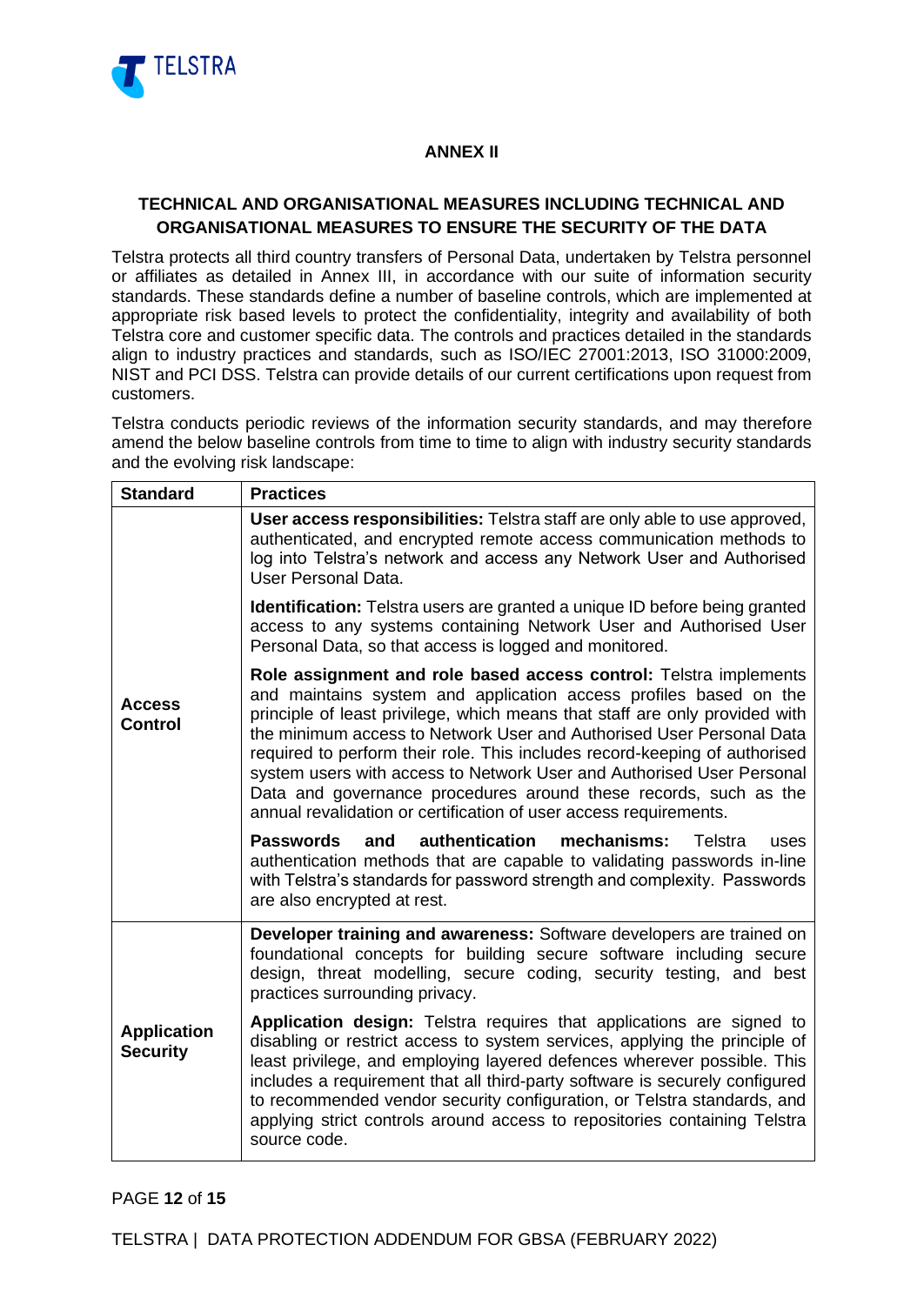

| <b>Standard</b>                                     | <b>Practices</b>                                                                                                                                                                                                                                                                                                                                                                                                                                                                                                           |  |  |  |
|-----------------------------------------------------|----------------------------------------------------------------------------------------------------------------------------------------------------------------------------------------------------------------------------------------------------------------------------------------------------------------------------------------------------------------------------------------------------------------------------------------------------------------------------------------------------------------------------|--|--|--|
|                                                     | <b>Process and procedures:</b> Telstra does not permit Network User and<br>Authorised User Personal Data to be used for development purposes -<br>non-production and production environment must be separated and, at a<br>minimum, enforce logical isolation.                                                                                                                                                                                                                                                             |  |  |  |
| Change<br>and<br>Configuration<br><b>Management</b> | and server configuration: Telstra<br>System<br>maintains<br>security<br>configuration baselines consistent with industry accepted hardening<br>standards, which<br>address<br>known security<br>vulnerabilities,<br>and<br>communicates these to relevant personnel. Servers are specifically<br>configured to prevent Network User and Authorised User Personal Data<br>from being exported to unauthorised users.                                                                                                        |  |  |  |
| Cryptography                                        | <b>Cryptographic algorithms:</b> Only Telstra approved algorithms may be<br>used, and Telstra requires that system configuration support is removed<br>for all weak, non-approved algorithms. Access to encryption keys is<br>recorded and audited at least annually.                                                                                                                                                                                                                                                      |  |  |  |
| Data                                                | <b>Information classification: Network User and Authorised User Personal</b><br>Data is classified as such to meet applicable requirements under data<br>protection laws. This enables Telstra to remove Network User and<br>Authorised User Personal Data from datasets, if not required to provide the<br>agreed service or meet regulatory requirements, and to remove or protect<br>direct identifiers of Personal Data in datasets, using approved algorithms<br>or software.                                         |  |  |  |
| <b>Protection</b>                                   | Information handling: Telstra staff must protect Network User and<br>Authorised User Personal Data by using approved encryption methods<br>when it is been stored and transmitted, only using authorised file sharing<br>services, and locking devices when not in use. At an application level,<br>Telstra solutions must meet data segregation requirements, so that each<br>customer's data is logically separated from other customers' data and<br>users can only see customer data that they require for their role. |  |  |  |
| <b>Incident</b><br><b>Management</b>                | <b>Incident response plan:</b> Telstra maintains and tests an incident response<br>plan, which is supported by the designation of personnel who are available<br>on a 24/7 basis to respond to alerts, along with training to all staff with<br>security breach response responsibilities.                                                                                                                                                                                                                                 |  |  |  |
| Logging and<br>monitoring                           | Audit log content and trails: Telstra implements audit trails that link<br>system component access to individual user accounts to reconstruct<br>access to Network User and Authorised User Personal Data. Logs for<br>systems that store, process, or transmit Network User and Authorised User<br>Personal Data are continually reviewed.                                                                                                                                                                                |  |  |  |
| <b>Network</b><br>security                          | <b>Network management:</b> Telstra operates procedures for monitoring<br>access to network resources and sensitive data environments, and uses<br>intrusion detection / prevention techniques on traffic entering its internal<br>network.                                                                                                                                                                                                                                                                                 |  |  |  |
| <b>Physical</b><br>security                         | <b>Facility controls:</b> Telstra limits and monitors physical access to systems<br>containing Network User and Authorised User Personal Data by requiring<br>that access is authorised and based on individual job functions, any third                                                                                                                                                                                                                                                                                   |  |  |  |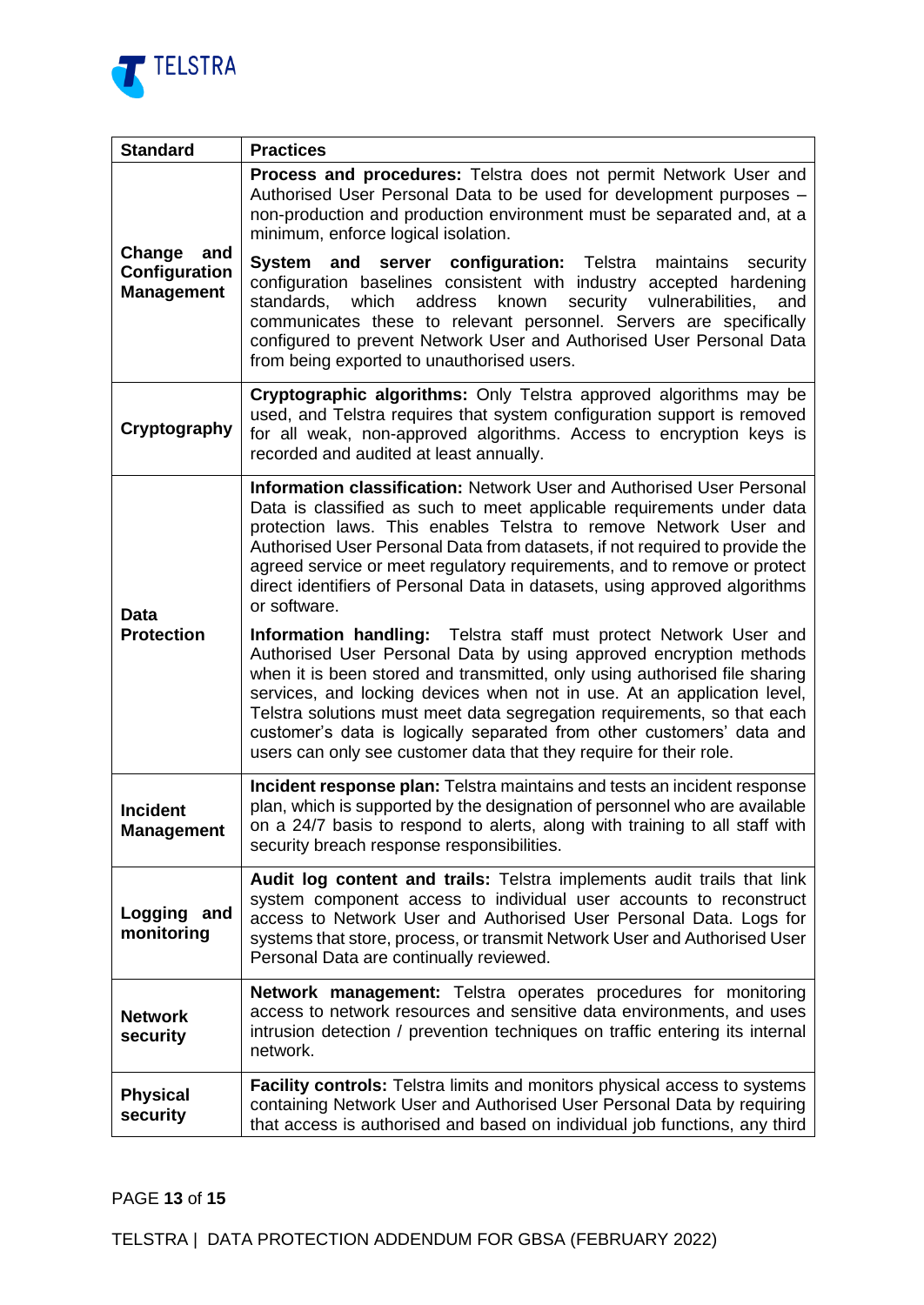

| <b>Standard</b>                      | <b>Practices</b>                                                                                                                                                                                                                                                                                                                              |  |  |  |
|--------------------------------------|-----------------------------------------------------------------------------------------------------------------------------------------------------------------------------------------------------------------------------------------------------------------------------------------------------------------------------------------------|--|--|--|
|                                      | party access is vetted and approved, and access is revoked immediately<br>upon termination.                                                                                                                                                                                                                                                   |  |  |  |
|                                      | Data centre physical access: Telstra restricts entry into server rooms and<br>protects against unathorised access by logging entry and exit, requiring a<br>special code or key for entry, and configuring access controls to continue<br>preventing unathorised entry if power is lost.                                                      |  |  |  |
| <b>Staff security</b>                | General security culture and conduct: Telstra maintains a formal<br>security awareness program so that staff are aware of their security<br>responsibilities. This includes providing an annual security module to all<br>staff and additional role-based training for relevant personnel.                                                    |  |  |  |
|                                      | Background checks: Telstra staff undergo relevant and appropriate<br>background checks.                                                                                                                                                                                                                                                       |  |  |  |
|                                      | <b>Due diligence:</b> Telstra requires that a partner security assessment is<br>undertaken for suppliers that have the potential to access Network User<br>and Authorised User Personal Data.                                                                                                                                                 |  |  |  |
| <b>Supplier</b><br><b>Management</b> | <b>Contracts:</b> In addition to clauses required under data protection laws,<br>Telstra incorporates standard data security clauses into contracts for<br>suppliers that will access, transmit, use, or store Network User and<br><b>Authorised User Personal Data.</b>                                                                      |  |  |  |
|                                      | Security: Suppliers must agree to comply with Telstra security standards<br>and any additional Telstra requirements for the secure access, exchange,<br>and lifecycle management of Telstra information, including Network User<br>and Authorised User Personal Data; data loss prevention; and business<br>continuity and disaster recovery. |  |  |  |
| <b>Vulnerability</b>                 | Vulnerability protection: Telstra deploys anti-malware software,<br>penetration testing, vulnerability assessments, and periodic evaluations of<br>malware threats to systems.                                                                                                                                                                |  |  |  |
| management                           | Patch management: Telstra requires that system components and<br>software are patched and protected from known vulnerabilities, and<br>controls are in place to verify the integrity of patches prior to deployment.                                                                                                                          |  |  |  |

In addition to the supplier management controls detailed above, Telstra also employs specific technical and organisational measures to ensure that transfers to sub-processors, as detailed in Annex I.B and III, ensure that the relevant sub-processor is able to provide assistance in meeting obligations under relevant data protection laws. The Subprocessor involved under Transfer (a) utilises encryption in transit and during storage where ISO 27001 standards are applied. User identification and authorisation controls are applied via Secure Sign-On via a user portal, with users being required to re-validate logins every 3 months. There is a rolebased access control with cascading privileges to provide a granular control of user and administrator access in accordance with "least privilege" and "need to know" principles. Additionally, login information which is not actively used for a given period is first suspended and after a confirmation period, deleted to ensure data minimisation.